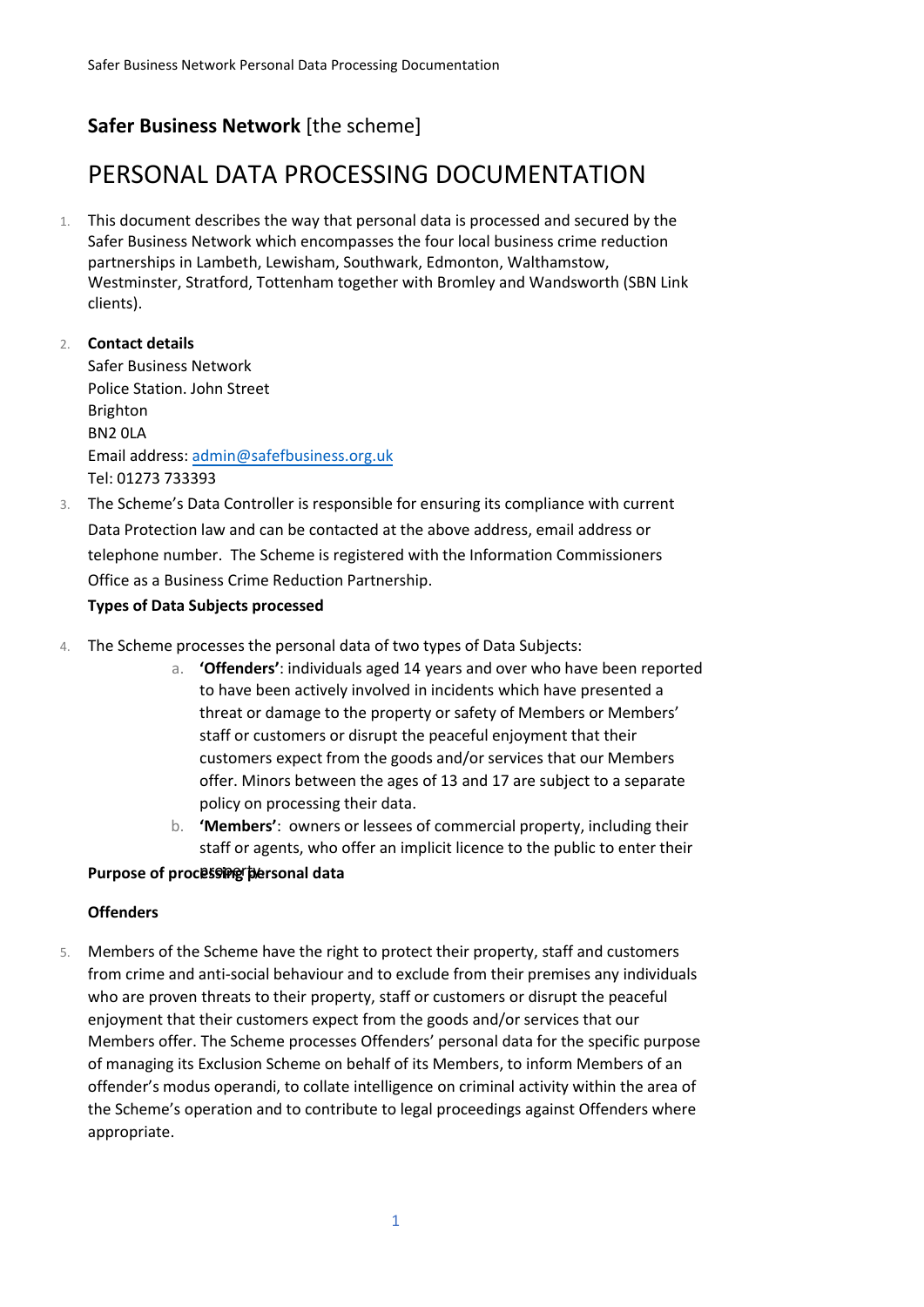Safer Business Network Personal Data Processing Documentation

6. The Scheme's area of operation, and its Exclusion Scheme, is within the London Boroughs of Lewisham, Lambeth, Southwark and Westminster.

#### **Members**

- 7. The Scheme processes Members' personal data for the following purposes:
	- a) to enable the efficient management of the BCRP; to manage the membership of the BCRP including subscriptions where relevant; invitations to the Scheme's meetings and training opportunities where relevant etc;
	- b. to defend and indemnify the BCRP in case of any Member's noncompliance with the Scheme's *Rules & Protocols*;
	- c. to enable the Scheme to communicate efficiently to Members by sending news, alerts and documents, and information about events which are relevant, to them.

# **Lawful Basis of Processing**

# **Offenders**

- 8. The Scheme's Members' 'legitimate interests' provides the lawful basis on which it may process specific items of Offenders' personal data for specific purposes without Offenders' consent.
- 9. The Scheme has assessed the impact of its processing on Offenders' rights and freedoms, has balanced these with its Members' own rights, and has concluded that its Members' rights prevail over Offenders' rights in this specific matter. This means that, for the specific purpose of managing and operating the business crime reduction partnership including its Exclusion Notices, the Scheme's lawful basis for processing Offenders' personal data is 'legitimate interests' and therefore the Scheme can process Offenders' personal data without requiring their consent.

#### **Members**

10. The Scheme's existing contract/agreement between itself and its Members requires that Members provide their name, postal and email addresses, telephone etc to the Scheme. This contract/agreement means that the Scheme's lawful basis for processing Members' personal data is 'contract' and therefore, once consent is given, the Scheme can process Members' personal data without their further consent.

#### **Categories and types of personal data processed**

#### **Offenders:**

11. **Offender's name and facial image and any relevant information about the nature of his/her activities**; the purpose of this processing is to enable Members to identify Offenders in order to submit reports about them, to include them in a list or gallery of excluded persons (if appropriate and in line with the Scheme's Rules & Protocols), and to provide information about them which may be necessary to protect the personal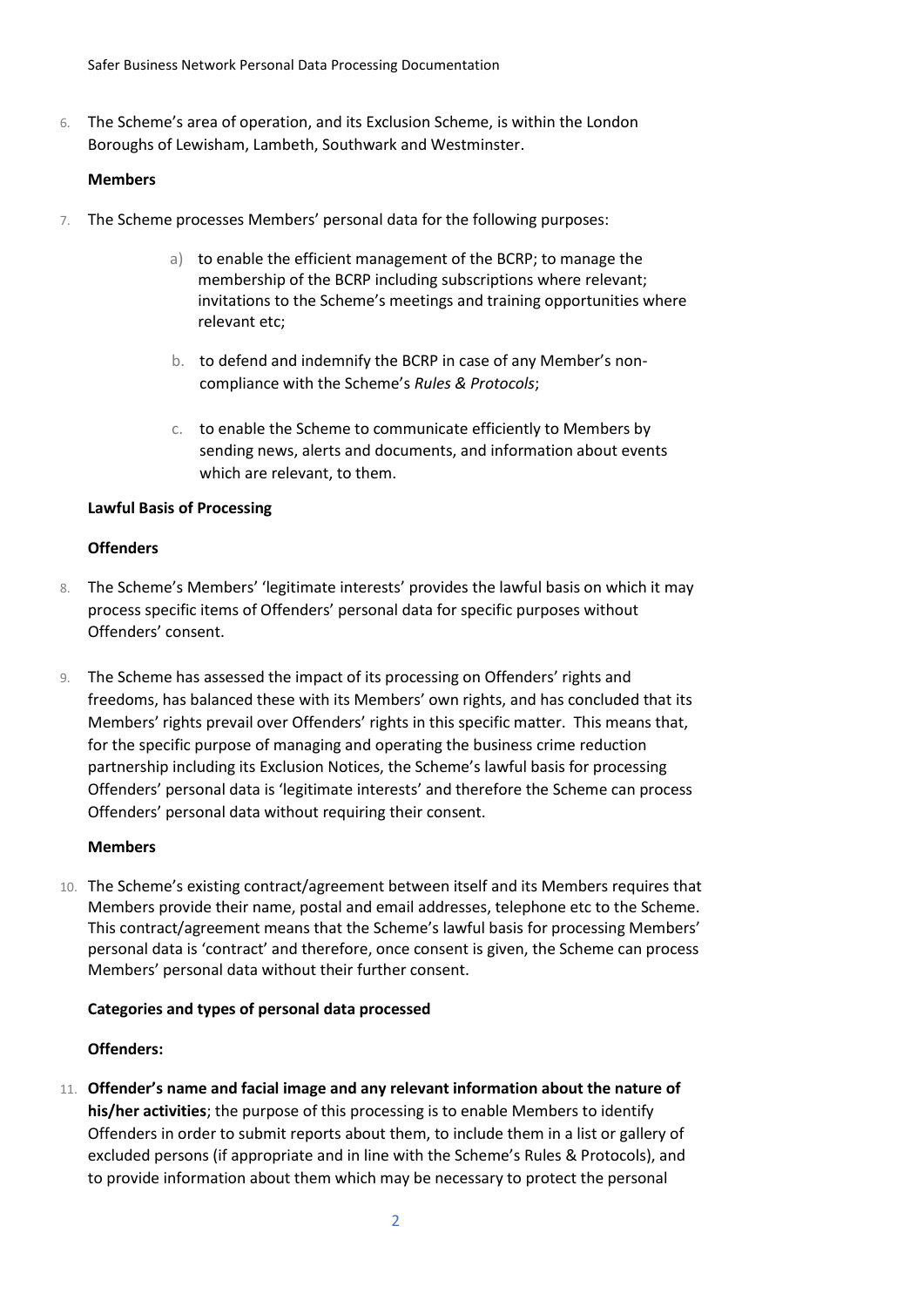safety of Members and their staff, customers etc. This data may be shared among Members;

- 12. **Offenders' postal and email addresses, telephone number(s) and other contact details**; the purpose of this processing is to enable the Scheme to communicate with Offenders from time to time, for example to send confirmation of exclusions, rules of the exclusion scheme, or confirmation that exclusions have expired. Such data will not be shared with Members except for the purposes of civil recovery.
- 13. **Information and evidence about incidents in which an Offender has been involved**; the purpose of this processing is to enable the Scheme to defend its legal rights against any claim or suit by an Offender or other party. Such data may be shared with Members and with the Scheme's Data Controller and Board of Management as necessary in the course of any legal proceedings.
- 14. For the purposes of identification, some sensitive or 'special category' personal data may be processed by the Scheme e.g. ethnicity and medical conditions where the latter impacts upon the safety of our Members.

#### **Members**

- 15. Name of contact, place of employment, postal and email addresses, telephone and other contact details will be processed;
- 16. No sensitive or 'special category' personal data (ethnicity, sexuality, religious beliefs etc) is processed by the Scheme.

#### 17. **Sources of personal data**

#### **Offenders**

- a. **Offenders** who may voluntarily offer information about themselves;
- b. **Members** who may submit reports about incidents in which Offenders have been involved. They may also send relevant 'intelligence' about Offenders, for example they may provide a name when asked to identify an unidentified CCTV image;
- c. **Police or other public agencies** may provide Offenders' personal data under a formal Information Sharing Agreement
- d. **Social media platforms** may provide information that is in the public realm by virtue of being displayed without privacy controls on a publicly accessible platform.

#### **18. Members**

- a. Existing contracts/agreements with Members;
- b. Members may themselves update their personal data on the Scheme's online system (My Account).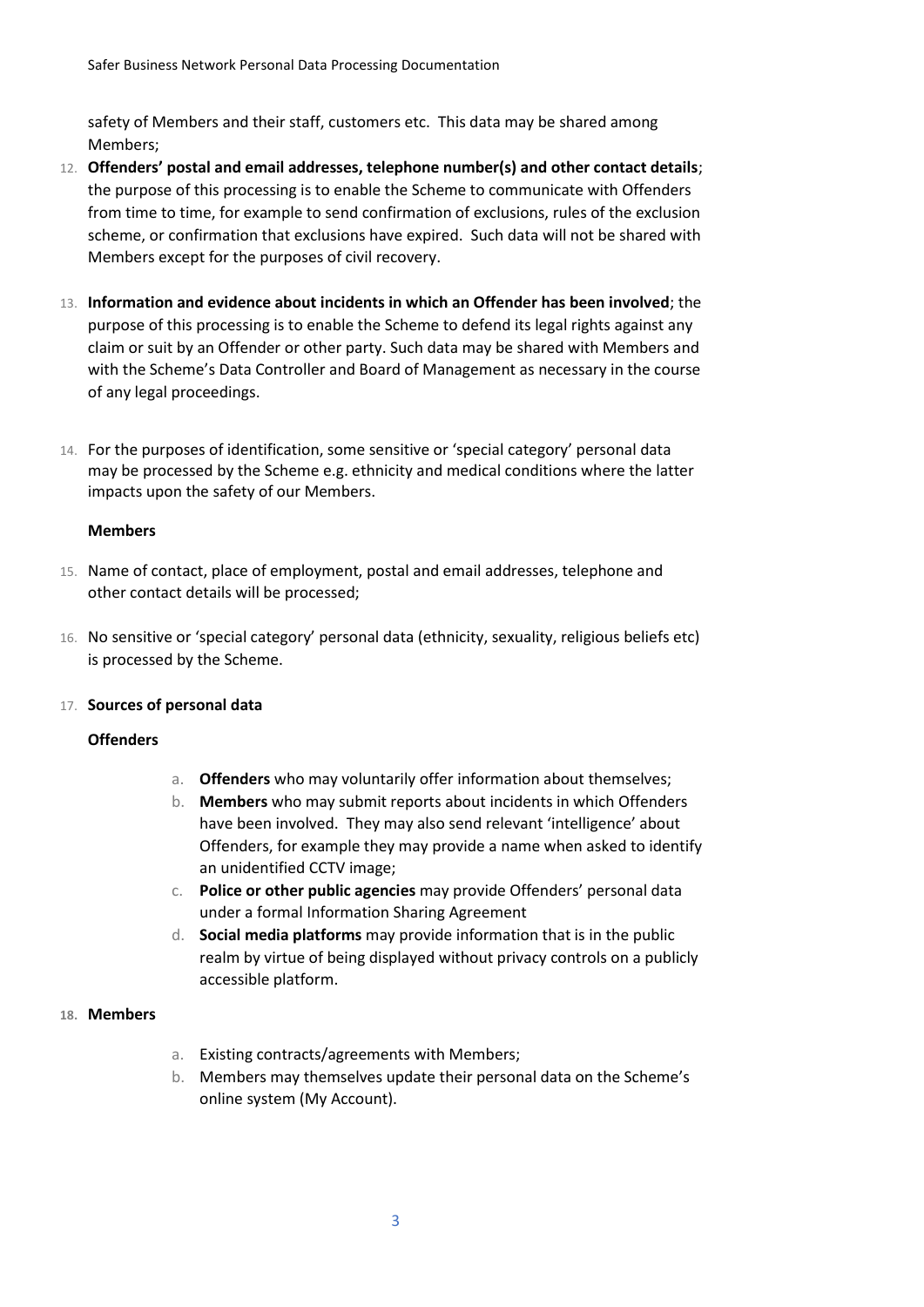#### **19. Recipients or categories of recipients of Members' personal data**

#### **Offenders**

- a. **Members** who are property owners, agents or their employees working within the operational area of the Scheme who share the same legitimate interests;
- b. **Employees and officers of public agencies involved in the prevention and detection of crime**, such as police, whose lawful basis for processing Offenders' data is their public task;
- c. **Data Controllers of other organisations**, similar in nature to the Scheme, in neighbouring areas if there is evidence that an Offender has participated, or is likely to participate, in any threat or damage to property, staff and customers in areas outside the Scheme's area of operation.
- 20. The Scheme will not transfer Offenders' data outside the UK.

#### **21. Members**

- a. The Scheme's Board of Management, Data Controller, authorised personnel and formally contracted Data Processors may access Members' personal data;
- b. Members' personal data will not be passed to any third party unless to the police under warrant or with the expressed permission of the Member;
- c. The Scheme will not transfer Members' personal data outside the UK.

#### **Data retention period**

#### **Offenders**

- 22. When an Offender is reported by a Member for participating in any threat or damage to any Member's property, staff or customers or disrupting the peaceful enjoyment that customers expect from the goods and/or services that our Members offer, his/her name and facial image may be shared among Members for 12 months. If no further report is submitted during that period, the Offender's data will be withdrawn from Members at the expiry of that period. It will be retained for a further 12 months in the Scheme's database (which can only be accessed by the Data Controller and authorised personnel) after which time it will be irrevocably deleted.
- 23. If during the 12 months when an Offender's data is circulated among Members he/she is reported for another incident involving a threat or damage to any Member's property, staff or customers, his/her name and facial image may be circulated among Members for a further 12 months from the date of the second report. Additionally, the Offender may be excluded from all the properties of all Members for 12 months, and this fact will be shared with Members. If no further report is submitted by a Member during that period, the Offender's data will be withdrawn from Members at the expiry of that period. It will be retained for a further 12 months in the Scheme's database (which can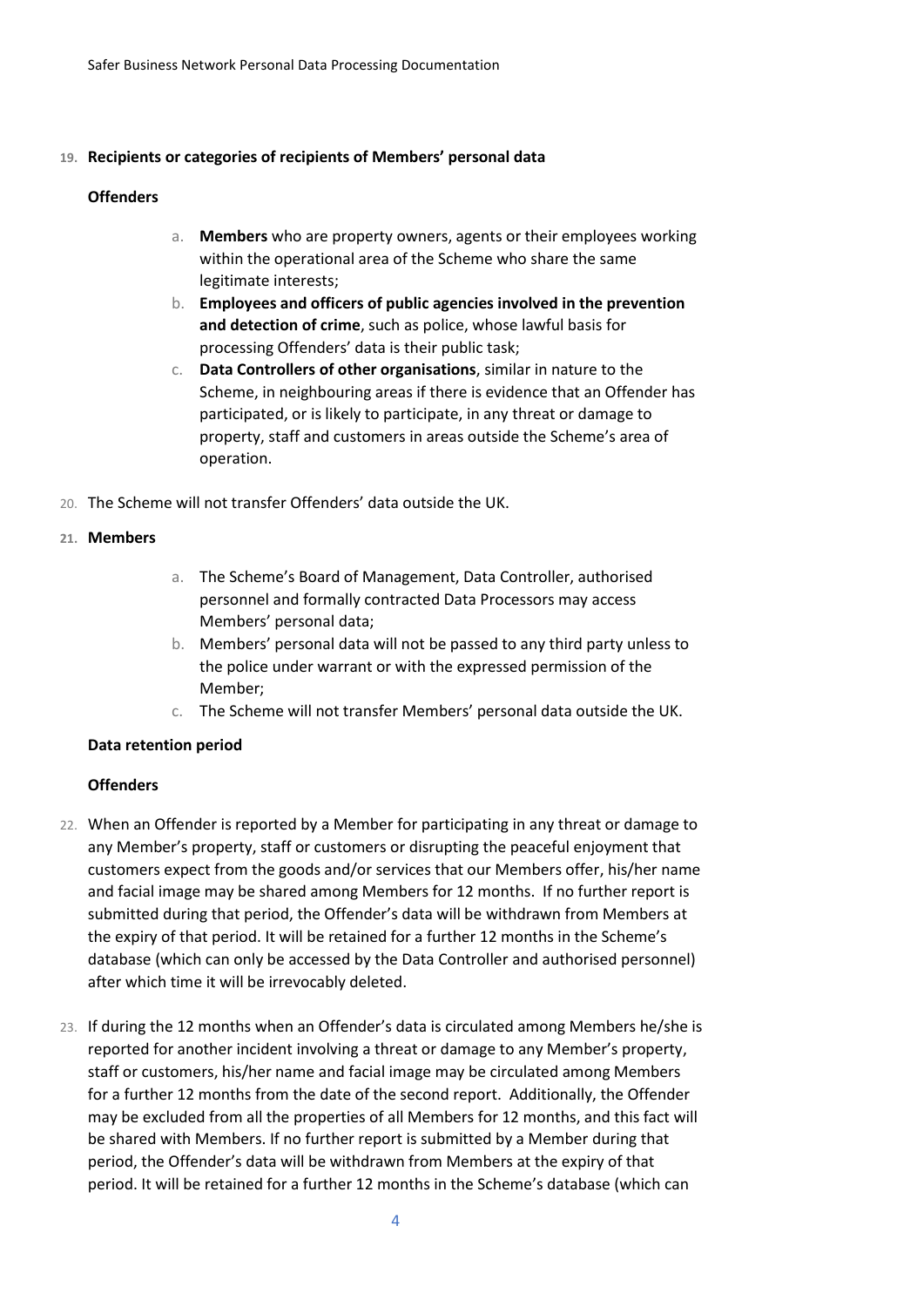only be accessed by the Data Controller and authorised personnel) after which it will be irrevocably deleted.

#### **Members**

- 24. The Scheme will retain Members' personal data only for as long as each Member remains a Member of the Scheme; when a Member ceases to be a Member of the Scheme he/she must confirm this with the Scheme's Board of Management as specified in the Scheme's Rules & Protocols at which time all associated personal data will be irrevocably deleted.
- **25.** In the case of submitted reports, the submitting Member's email address only will continue to be associated with such reports for as long as the report is retained by the Scheme; this is required where a report may be used for evidential purposes in legal proceedings.

# **Data Processors**

- 26. The Scheme employs the services of the following Data Processor(s):
- 27. **Littoralis Limited**; access the Littoralis Standard Terms & Conditions including our Data Processor Contract with the company [here](https://www.disc-net.org/uploads/attachment/attachment/33/88/83/files/LITTORALIS_TERMS_AND_CONDITIONS.pdf)

# **Standard Operating Procedures**

28. The following Standard Operating Procedures have been defined relating to the processing of personal data by the Scheme and in compliance with current Data Protection law:

#### **Documentation management**

- 29. Every six months the Data Controller will review all documentation relating to the management of personal data, including the Scheme's *Privacy Notices* (Offenders and Members), *Personal Data Processing Documentation*, *Legitimate Interests Statement, Data Protection Impact Assessment(s)* and *Balance of Interests Statement(s)* and, where relevant, Information Sharing Agreement(s) and Data Processing Agreement(s).
- 30. Where any revision is necessary, a new version of the relevant document will be created to replace the previous version (which will be retained by the Data Controller);
- 31. Where it is necessary that Members re-certify against any revised document, the Data Controller will secure re-certification by all Members when they next access the Scheme's data.

# **Subject Access Requests**

32. Within 30 days of an applicant submitting a Subject Access Request to the Data Controller or Board of Management, the Data Controller must confirm its receipt with the applicant;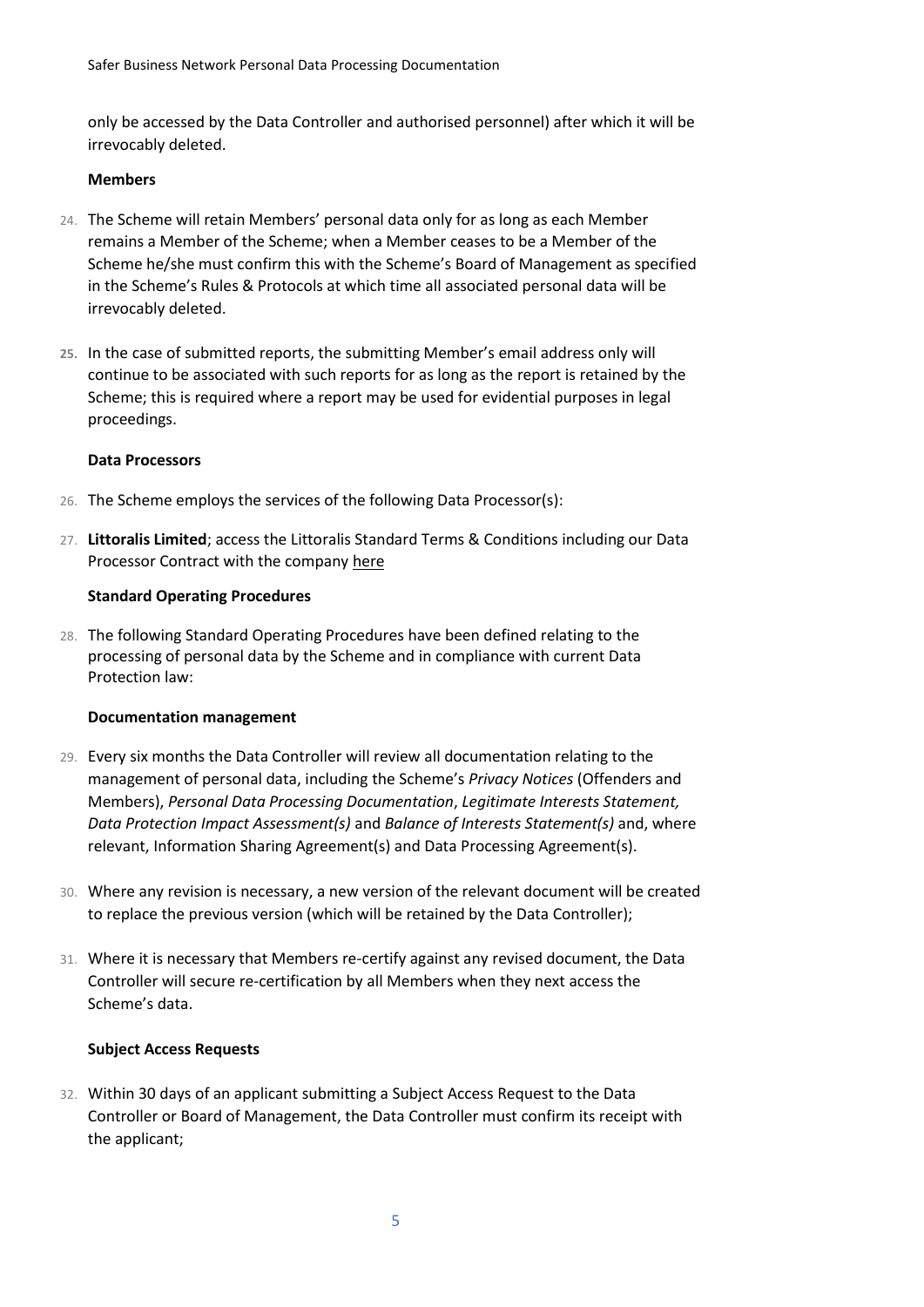- 33. As soon as practical thereafter the Data Controller must satisfy itself as to the identity of the applicant; where necessary this may require identification in person by personal facial recognition;
- 34. As soon as practical thereafter the Data Controller must:
	- a. collect all personal data relating to the applicant, including image(s);
	- b. redact all data identifying any other person from the data;
	- c. provide the relevant personal data to the applicant, in a conventional, readable format;
	- d. provide all documentation demonstrating the Scheme's compliance with Data Protection law;
	- e. inform the applicant of his/her right to require corrections of any data which the applicant can demonstrate to the satisfaction of the Data Controller is incorrect, unnecessary or disproportionate.
	- f. Document the completion of the SAR process

# **Reporting a Personal Data Breach**

- 35. Within 72 hours of becoming aware of a breach of personal data the Data Controller must report the breach to:
	- a. the Board of Management;
	- b. the Information Commissioner's Office;
	- c. any relevant Data Processor;
- 36. As soon as possible thereafter, in the case of a data breach which, in the view of the Board of Management, is likely to result in a high risk of adversely affecting individuals' rights and freedoms, the Data Controller must inform those individuals of the breach and the nature of the resulting risk to their rights and freedoms.
- 37. The Data Controller must document each Personal Data Breach in **Appendix A** of this document

#### **Privacy Notices distribution**

- **38. Offenders**
- 39. **Where data is collected directly from the Offender:** Privacy Notice (Offender) must be served to the Offender at the time and place of data collection;
- 40. Use best endeavours to record the service of the Privacy Notice and retain record of service;
- 41. **Where data is not collected directly from the Offender:** as soon as possible thereafter use best endeavours to serve Privacy Notice and record service of Privacy Notice and retain record of service;
- 42. In any case to display Privacy Notice (Offenders) to maximise likelihood and possibility of access by Offender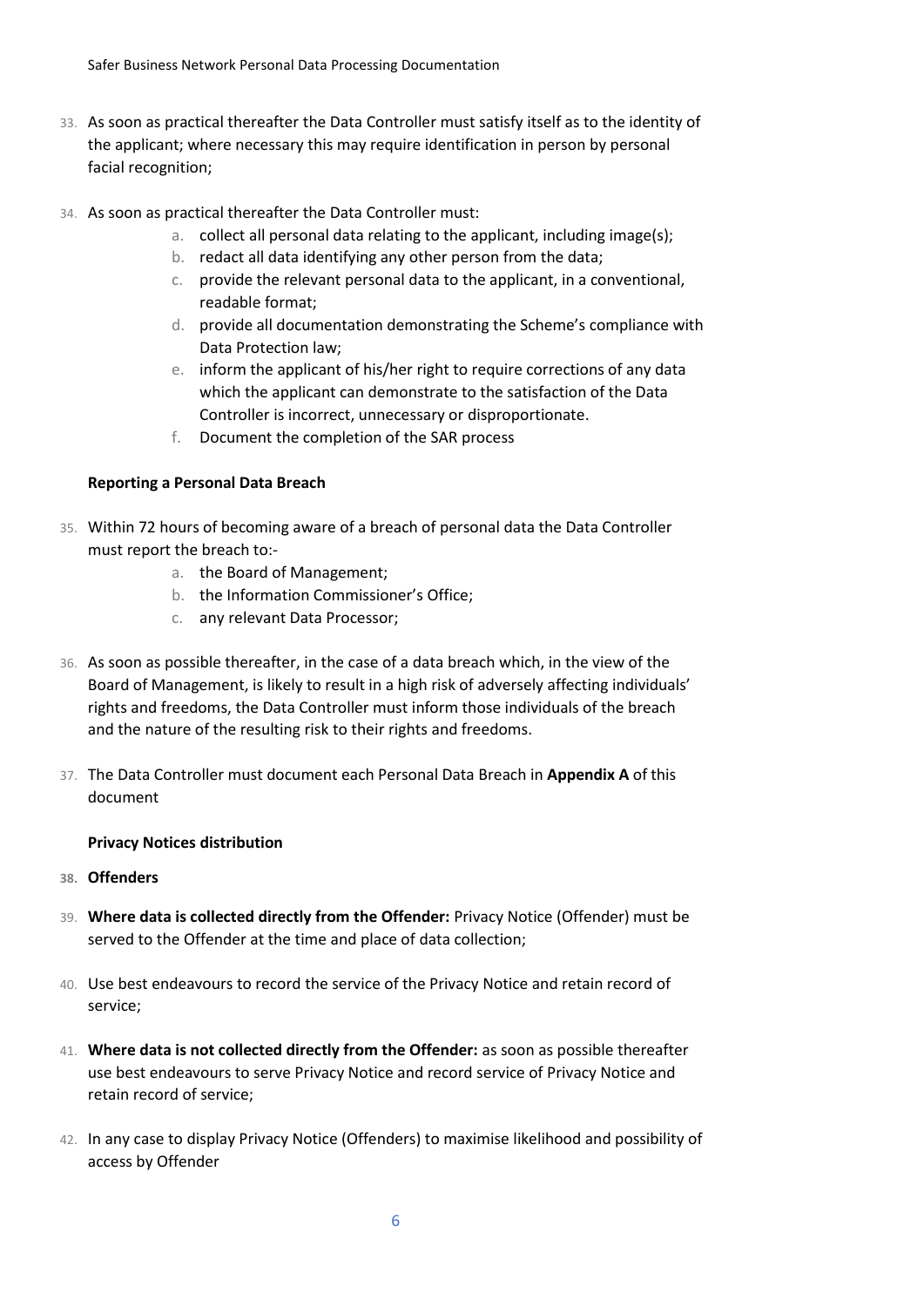Safer Business Network Personal Data Processing Documentation

#### **Members**

43. Privacy Notice (Member) must be served to the Member at the time and place of data collection.

# **Registration of the Scheme with the Information Commissioners Office**

- 44. Each year, at the notification to the Data Controller of the annual renewal of the Scheme's registration with the ICO, the Data Controller must review the Scheme's registration with the ICO;
- 45. As soon as possible thereafter, where the registration requires updating or revision, the Data Controller must communicate the proposed revision to the ICO's Registration department at [registration@ico.org.uk](mailto:registration@ico.org.uk)

# **Description of security methods (Technical and Organisational)**

**46.** The Scheme processes all personal data within the DISC online 'secure environment' in which all personal data processed by the Scheme is secured. The DISC system aligns with the principles of 'Data Protection by Design and Default' as defined in the latest version of the *DISC Information Security Management and Policy* which can be accessed **[here](https://www.disc-net.org/uploads/attachment/attachment/33/88/23/files/DISC_Information_Security_Management_and_Policy_20160918.pdf)**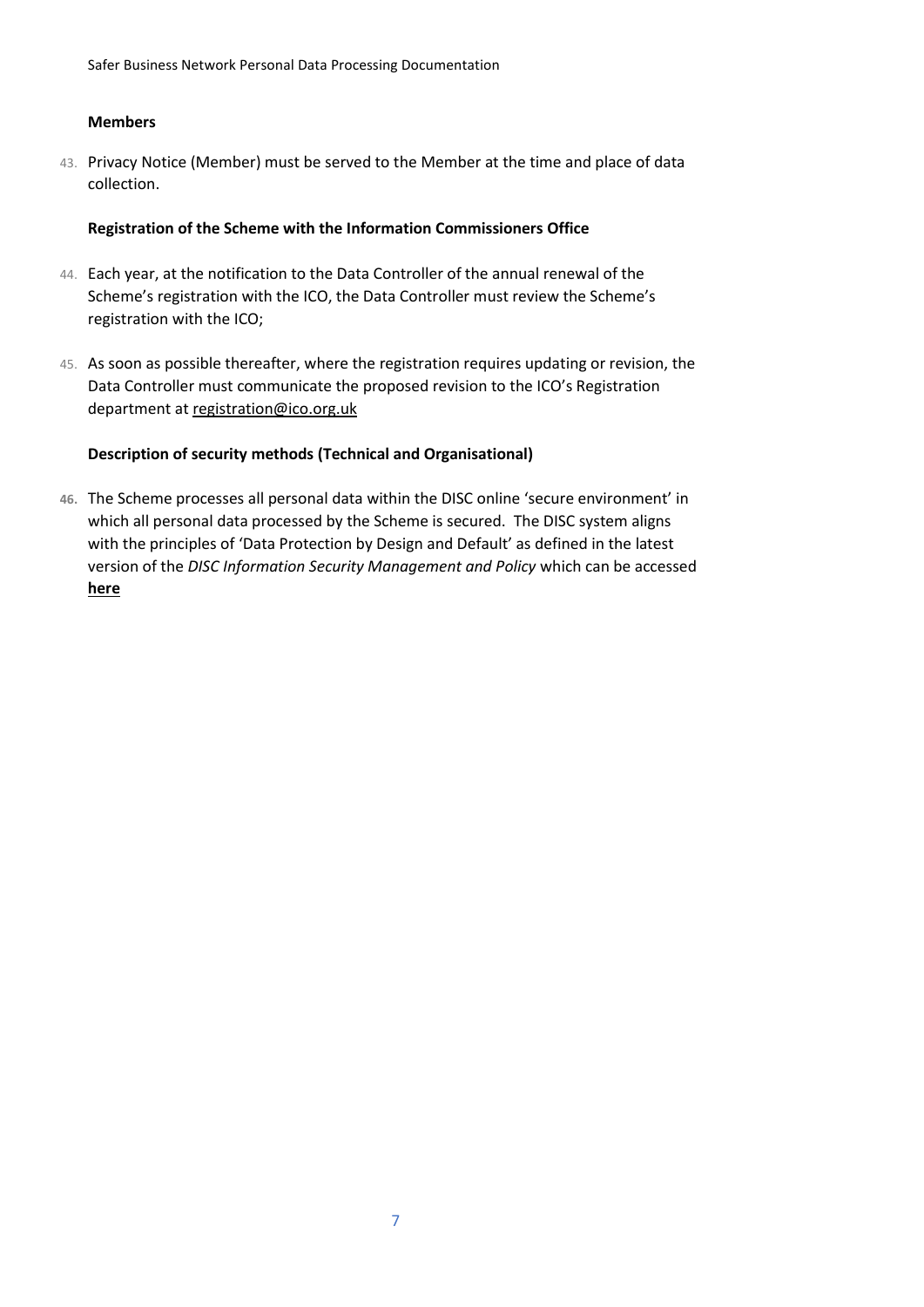# **Appendix A**

# **PERSONAL DATA BREACHES**

Copy-and-paste the following form to create a new form for each reported Breach; be sure to document all communications with your Data Processor, ICO and, where necessary, any relevant Data Subjects.

| $\mathbf{1}$   | Date and time of                                                                                                       | <b>Notes</b>                                                                                                                                                                                                                                                                                                                 |
|----------------|------------------------------------------------------------------------------------------------------------------------|------------------------------------------------------------------------------------------------------------------------------------------------------------------------------------------------------------------------------------------------------------------------------------------------------------------------------|
|                | detection of Breach                                                                                                    |                                                                                                                                                                                                                                                                                                                              |
| $\overline{2}$ | Date and time of Breach                                                                                                | If known; if not known, best<br>estimate                                                                                                                                                                                                                                                                                     |
| 3              | Cause of Breach                                                                                                        | Eg: Malicious attack (internal or<br>external?); accidental (technical<br>security failure);<br>negligence/human error<br>(operation security failure); other<br>(specify)                                                                                                                                                   |
| 4              | Likely impact(s) of<br><b>Breach</b>                                                                                   | Eg: data publication; data theft;<br>identity theft or fraud; loss of<br>data; loss of confidentiality of<br>personal data; property damage;<br>direct financial loss; business<br>interruption; liability issues;<br>reputational damage;<br>other(specify)                                                                 |
| 5              | Type of data breached                                                                                                  | le: Personal; Non-Personal                                                                                                                                                                                                                                                                                                   |
| 6              | If Personal Data, what<br>impact may the Breach<br>have on the rights<br>and/or freedoms of<br>relevant Data Subjects? | If Personal Data has been<br>breached, document all possible<br>significant negative impacts on<br>the legitimate interests of Data<br>Subjects; consider any possible<br>distress to Data Subjects. If no<br>significant negative impacts can<br>be identified it is not necessary to<br>notify Data Subjects (see 9 below) |
| 7              | Date of notification to<br>relevant Data Processor                                                                     | Notify the relevant Data<br>Processor as soon as you are<br>aware of the Breach                                                                                                                                                                                                                                              |
| 8              | Date of notification to<br>Information<br><b>Commissioners Office</b>                                                  | Notify the ICO within 72 hours of<br>the detection of the Breach (see 1<br>above)                                                                                                                                                                                                                                            |
| 9              | Date of notification to<br>Data Subjects if<br>necessary                                                               | See 6 above                                                                                                                                                                                                                                                                                                                  |
| 10             | Data format                                                                                                            | Digital (encrypted/unencrypted?);<br>paper-based; on removable<br>media (USB stick, CD, laptop?)                                                                                                                                                                                                                             |
| 11             | What measures have<br>been taken to mitigate<br>adverse effects of the<br>Breach?                                      | Describe what actions you have<br>taken to minimise any negative<br>impacts of the Breach (see 6<br>above)                                                                                                                                                                                                                   |